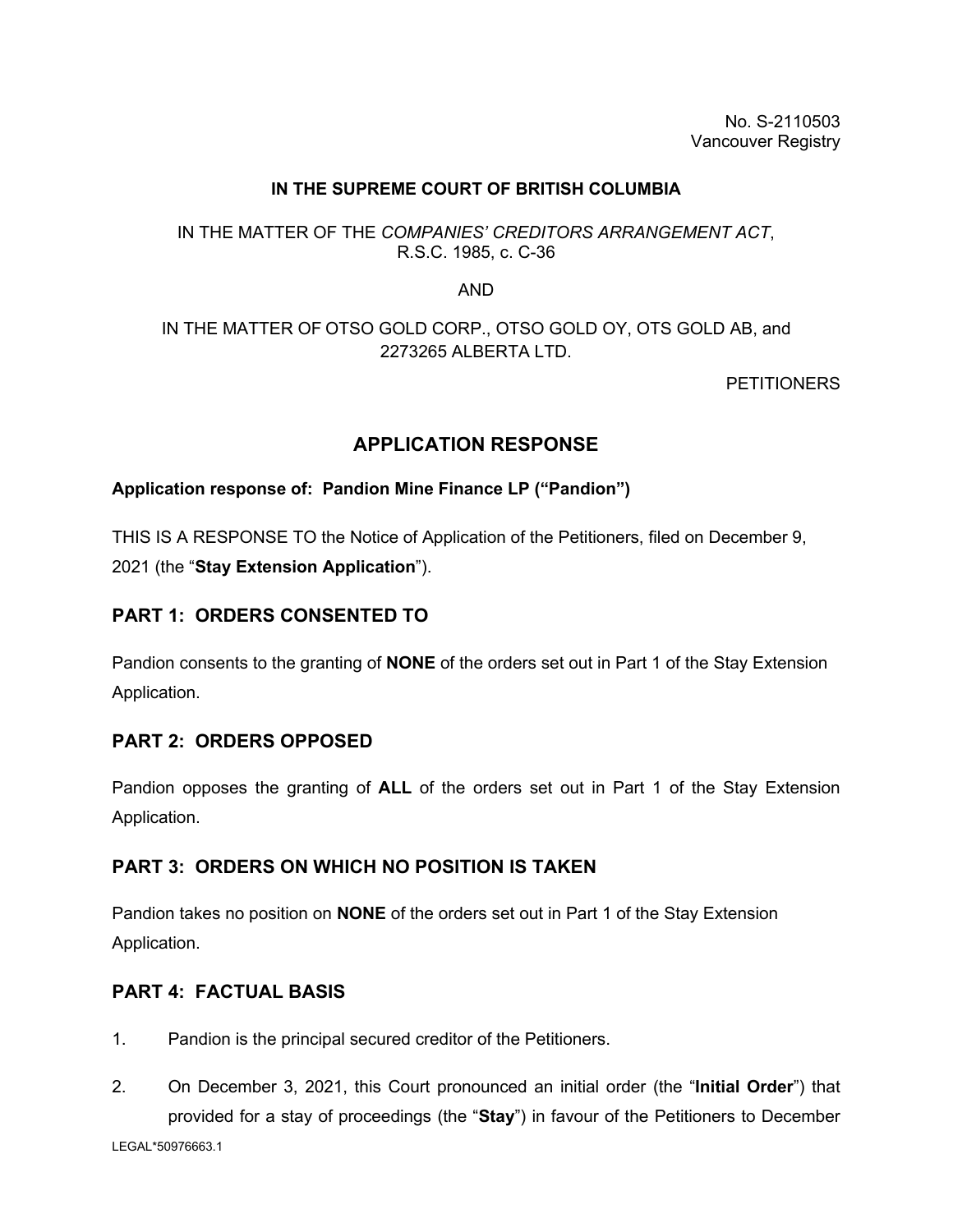13, 2021, and an administration charge (the "**Administration Charge**") in the amount of \$100,000.

- 3. The Petitioners application for the relief contained in the Initial Order was supported by Affidavit #1 of Victor Koshkin, sworn December 3, 2021 (the "**First Koshkin Affidavit**") and Affidavit #2 of Victor Koshkin, sworn December 3, 2021 (the "**Second Koshkin Affidavit**").
- 4. The First Koshkin Affidavit and the Second Koshkin Affidavit appended monthly and weekly cashflow statements, respectively.
- 5. As detailed in the Second Koshkin Affidavit, the weekly cashflow statement (the "**Weekly Cashflow Statement**") attached thereto as Exhibit "A" was prepared "based on the same information as set out in the Monthly Cash Flow" (a copy of which was attached as **Exhibit "BBBB"** to the First Koshkin Affidavit).
- 6. The Weekly Cashflow Statement provided for the following equity payments from the Petitioners' shareholders to fund ongoing operations at the Otso Gold Mine:
	- (a) December 10, 2021: \$2,051,282;
	- (b) December 17, 2021: \$3,333,333;
	- (c) December 24, 2021: \$3,333,333;
	- (d) December 31, 2021: \$4,487,179;
	- (e) January 7, 2022: \$128,205;
	- (f) January 14, 2022: \$1,666,667; and
	- (g) January 21, 2022: \$1,794,872.
- 7. On December 8, 2021, the Petitioners served the Stay Extension Application which seeks *inter alia* an extension of the Stay through to January 14, 2022, and Affidavit #3 of Victor Koshkin, sworn December 8, 2021 (the "**Third Koshkin Affidavit**").
- 8. The Third Koshkin Affidavit states at paragraphs 11 and 12 that due to the expiry of a mine plan on December 17, 2021, the Petitioners intend to shut-down production at the Otso Gold Mine until mid-January 2022.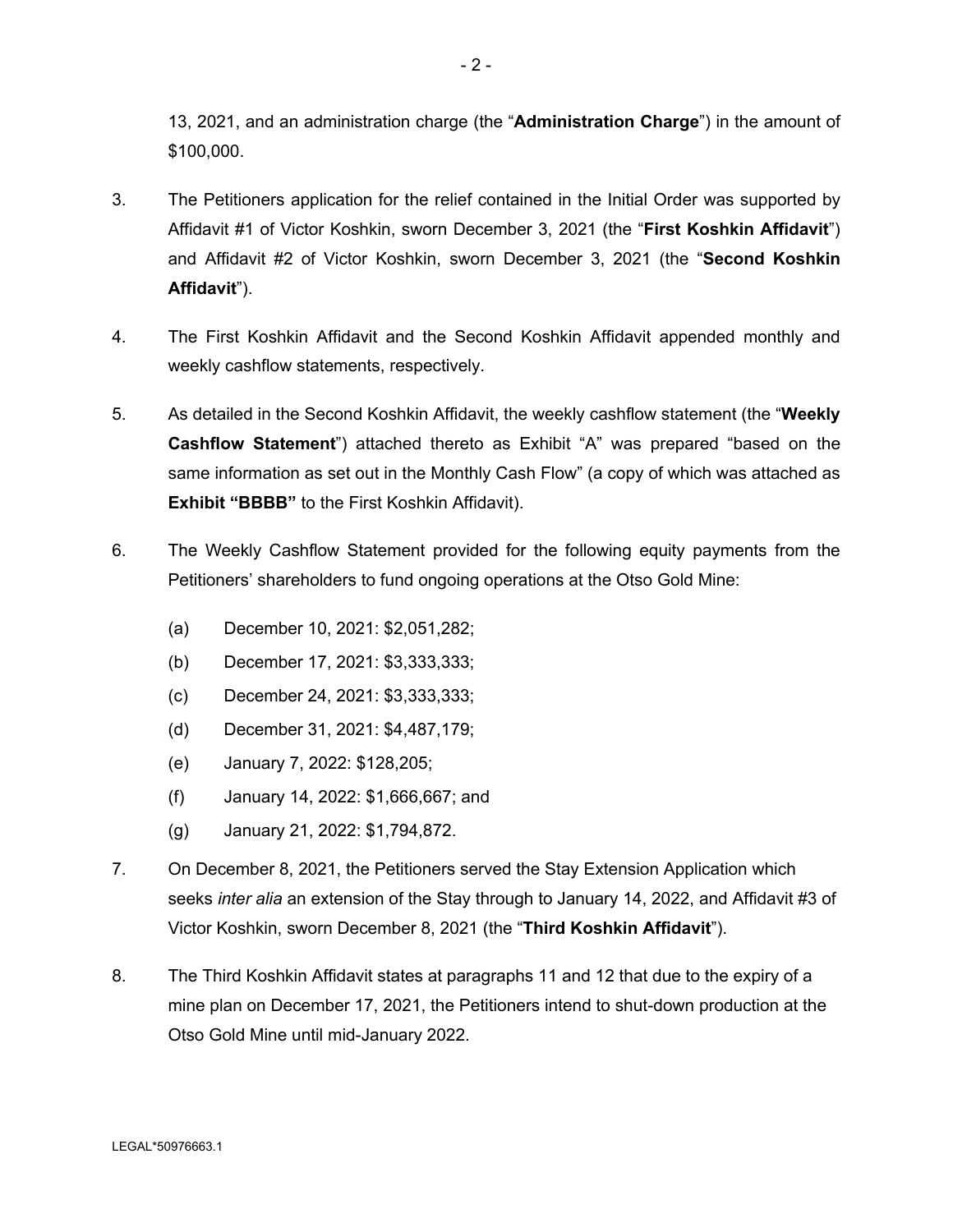- 9. The Third Koshkin Affidavit frames the suspension as necessary due to the expiry of the mine plan which is stated to be "an essential document that sets out how the mine operates, and is required from an operational and safety perspective."
- 10. Attached as Exhibit "D" to the Third Koshkin Affidavit is a revised cashflow (the "**Revised Cashflow**") for the Petitioners through the projected stay period. The Revised Cashflow no longer contemplates the equity injections because these payments are stated to be unnecessary "if the mine is not fully operational."
- 11. On December 11, 2021 (local time in Finland), representatives of Pandion, the Petitioners, and A&M had a call to discuss these issues and to better understand the safety and operational issues.
- 12. During that call, and as detailed in Affidavit #1 of Malcolm Keith Buck (the "**Buck Affidavit**"), it was stated numerous times that the primary reason for suspending operations at the Otso Gold Mine was due to a working capital issue, not a safety issue.

## **PART 5: LEGAL BASIS**

1. In order to obtain the extraordinary relief provided for under the *Companies' Creditors Arrangement Act,* a debtor company must satisfy the court that it is acting in good faith and with due diligence. The burden of demonstrating good faith and due diligence is on the applicant.

> *Century Services Inc v Canada (Attorney General)*, 2010 SCC 60, at para 69 *Canada v Canada North Group Inc*, 2021, SCC 30, at para 21

2. With respect to circumstances that *will not* satisfy the good faith and due diligence requirements, the Ontario Court of Appeal stated the following in *Elan Corp v Comiskey*:

> A debtor company should not be allowed to use the [Act](https://www.canlii.org/en/ca/laws/stat/rsc-1985-c-c-36/latest/rsc-1985-c-c-36.html) for any purpose other than to attempt a legitimate reorganization. If the purpose of the application is to advantage one creditor over another, to defeat the legitimate interests of creditors, to delay the inevitable failure of the debtor company, or for some other improper purpose, the court has the means available to it, apart entirely from s. 3 of the [Act](https://www.canlii.org/en/ca/laws/stat/rsc-1985-c-c-36/latest/rsc-1985-c-c-36.html), to prevent misuse of the [Act](https://www.canlii.org/en/ca/laws/stat/rsc-1985-c-c-36/latest/rsc-1985-c-c-36.html). In cases where the debtor company acts in bad faith, the court may refuse to order a meeting of creditors, it may deny interim protection, it may vary interim protection initially given when the bad faith is shown,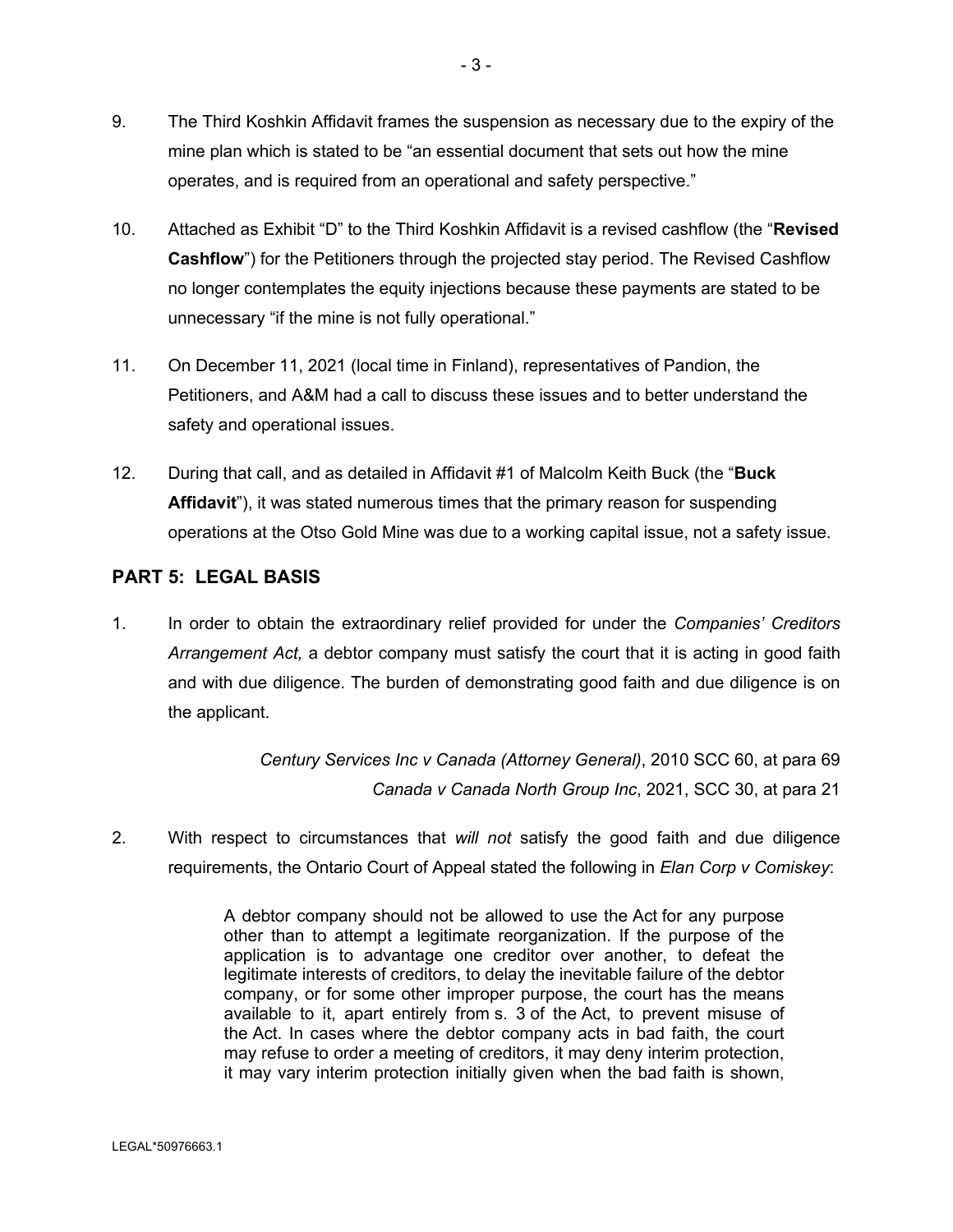or it may refuse to sanction any plan which emanates from the meeting of the creditors

#### *Elan Corp v Comiskey*, 1990 CanLII 6979 (ONCA)

- 3. Pandion opposes the relief sought in the Stay Extension Application because it is evident that the Petitioners have not satisfied the baseline/threshold considerations of good faith and due diligence:
	- (a) the Third Koshkin Affidavit is, at best, misleading as to the primary reason for suspending operations at the Otso Gold Mine;
	- (b) the Weekly Cashflow Statement provided for equity injections by the Petitioners' shareholders in order to fund operations at the Otso Gold Mine, and these payments are no longer contemplated in the Revised Cashflow;
	- (c) the primary reason for suspending operations at the Otso Gold Mine, as detailed in the Buck Affidavit, is a cashflow issue which is an issue of the Petitioners' own making, as without the projected equity injections the Petitioners cannot fund operations;
	- (d) the First Koshkin Affidavit contained misleading information regarding the missing MKS funds (see paragraph 175 thereof), which was subsequently corrected after Pandion's counsel requested that the circumstances regarding these funds be corrected and clarified (see Exhibit "H" to Affidavit #1 of Laura Ferguson, filed December 9, 2021).
- 4. Suspension of operations at the Otso Gold Mine is a material change in these proceedings, and the Revised Cashflow contemplates a significant deviation from the cashflows filed by the Petitioners in support of the extraordinary relief provided for in the Interim Order obtained on December 3, 2021.
- 5. The suspension of operations at the Otso Gold Mine is tied to the Petitioners' cashflow issues and, even if the relief sought in the Stay Extension Application is granted, it is apparent that the Petitioners will still require additional funding in order to finance operations on an ongoing basis.
- 6. Given the foregoing, Pandion states that: